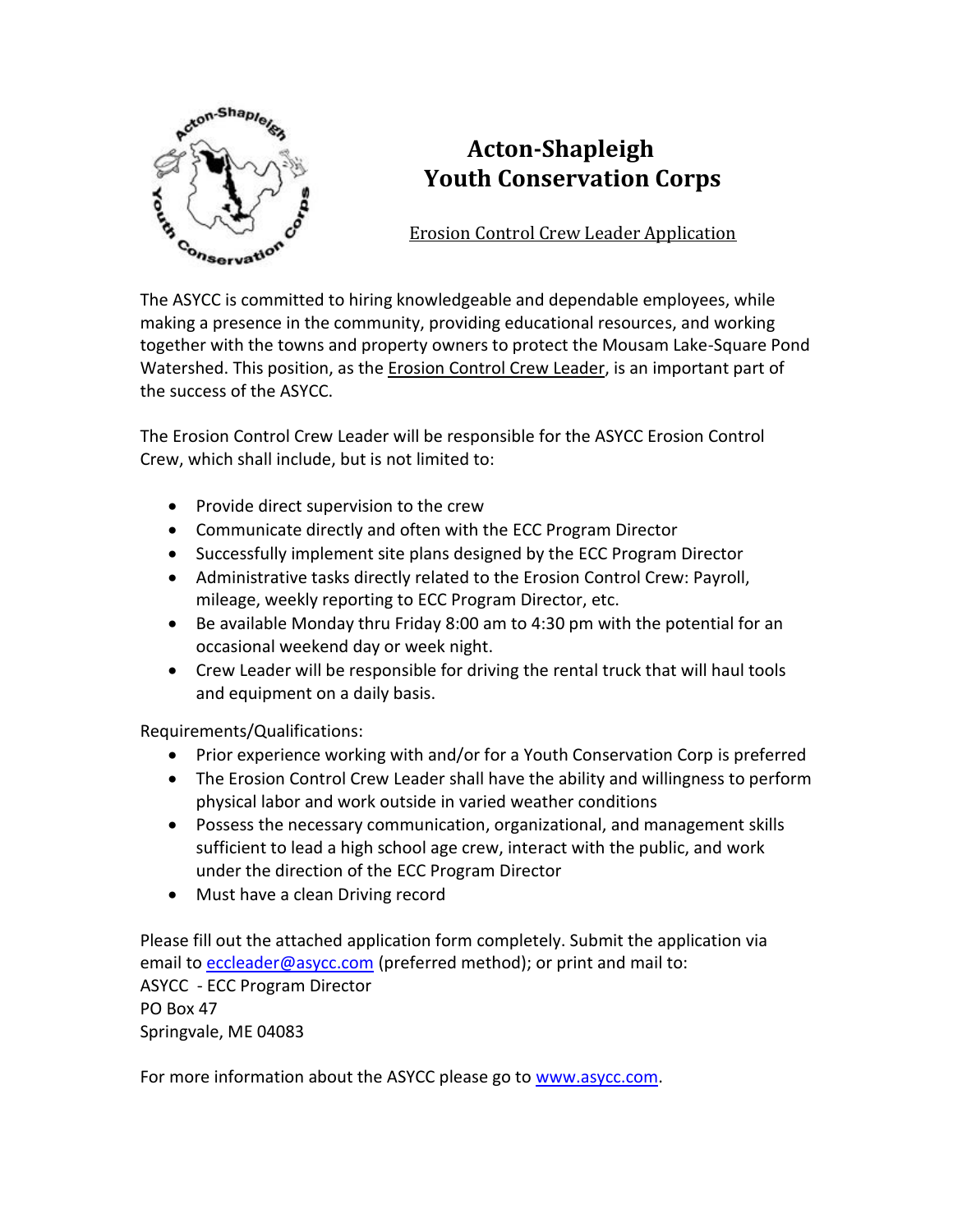## **Applicant Information**

| If your address above is different from your summer address, please note your alternate<br>address here: |  |
|----------------------------------------------------------------------------------------------------------|--|
|                                                                                                          |  |
| Are you in school: ________________________ If yes, what year are you: ____________________________      |  |
|                                                                                                          |  |
| Have you worked for the ASYCC in years past? ___________________________________                         |  |
|                                                                                                          |  |

#### **Work Experience**

Please use the space below to explain past work experiences (use only the space you need for this section)

1. Name of Employer:

Dates of Employment:

Jobs/ Duties:

Reason for leaving this job: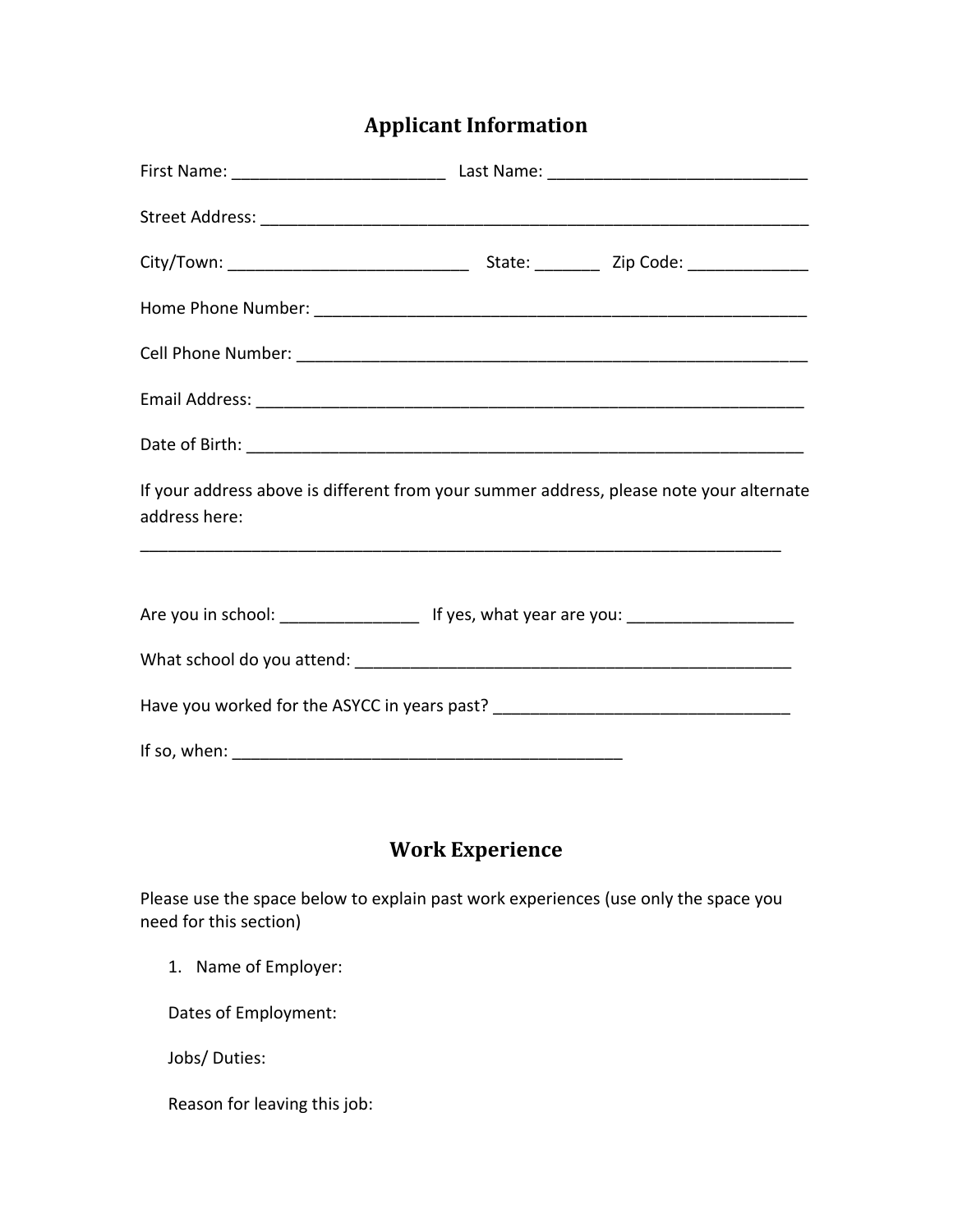2. Name of Employer:

Dates of Employment:

Jobs/ Duties:

Reason for leaving this job:

#### **Other Information**

Have you ever been convicted of a violent or sexual abuse crime? (Please circle one) Yes No

**If "YES", please describe each Offense, Date of Offense and Disposition of the Case: e.g. Completion of Probation/Incarceration/Community Service, Fines/Restitution Paid in Full.** 

Do you have any driving offenses that lead to the suspension or revoking of your Drivers License? (Please circle one) Yes No

**If "YES", please describe each Offense, Date of Offense and Disposition of the Case: e.g. Completion of Probation/Incarceration/Community Service, Fines/Restitution Paid in Full.** 

**Answering yes to either of the above questions does not automatically disqualify you from applying. We will consider all the circumstances when reviewing your application and base our decisions on a case-by-case basis.**